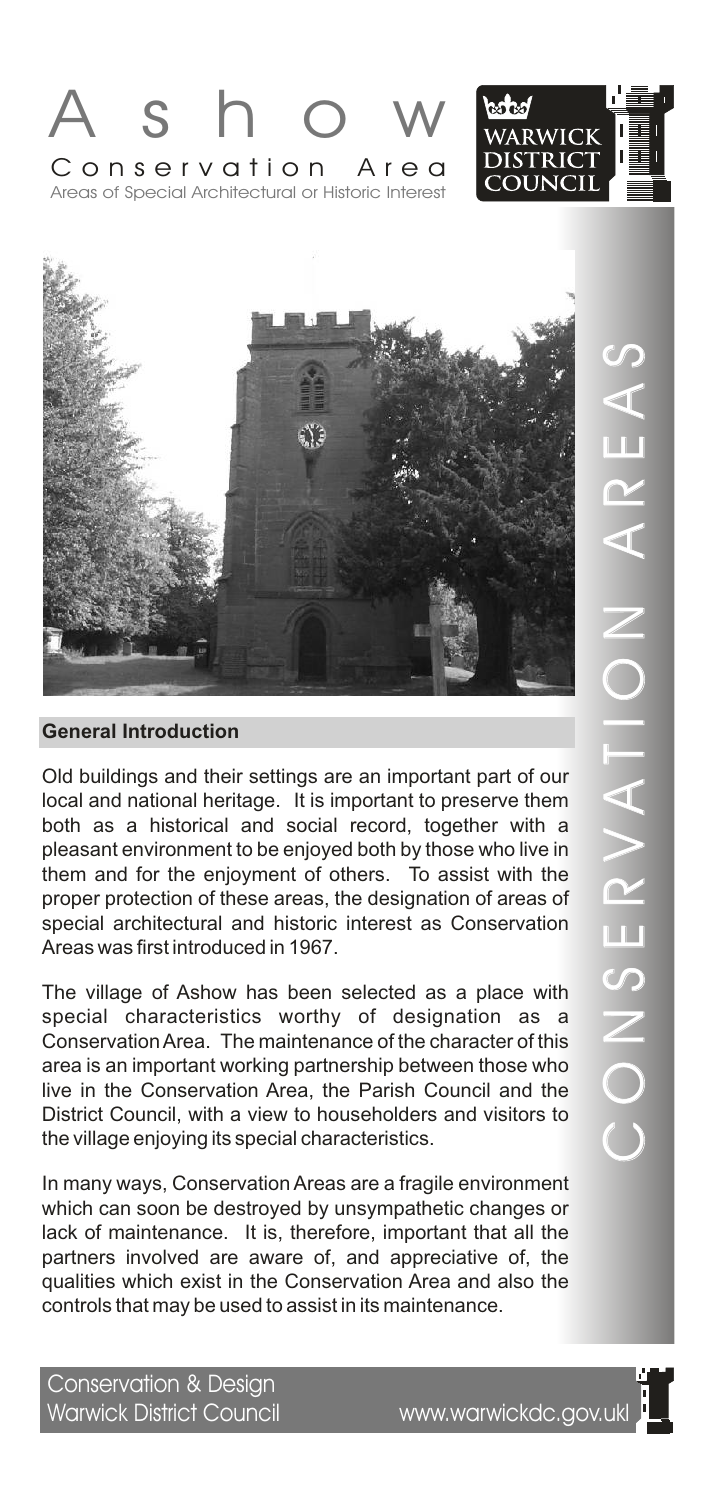**Ashow Conservation Area.**



This small publication has been designed to give a brief introduction to the Conservation Area by looking at its historical background, its characteristics and identifying those areas which need to be preserved or enhanced. General information is also given in the leaflet to enable those who live in the Conservation Area to both enjoy this privilege and also to understand how to seek further advice when it is needed.

# **Ashow Conservation Area**

The area designated as a Conservation Area in Ashow is outlined on the map above. The Conservation Area in Ashow was designated in 1969 and extended in 2001.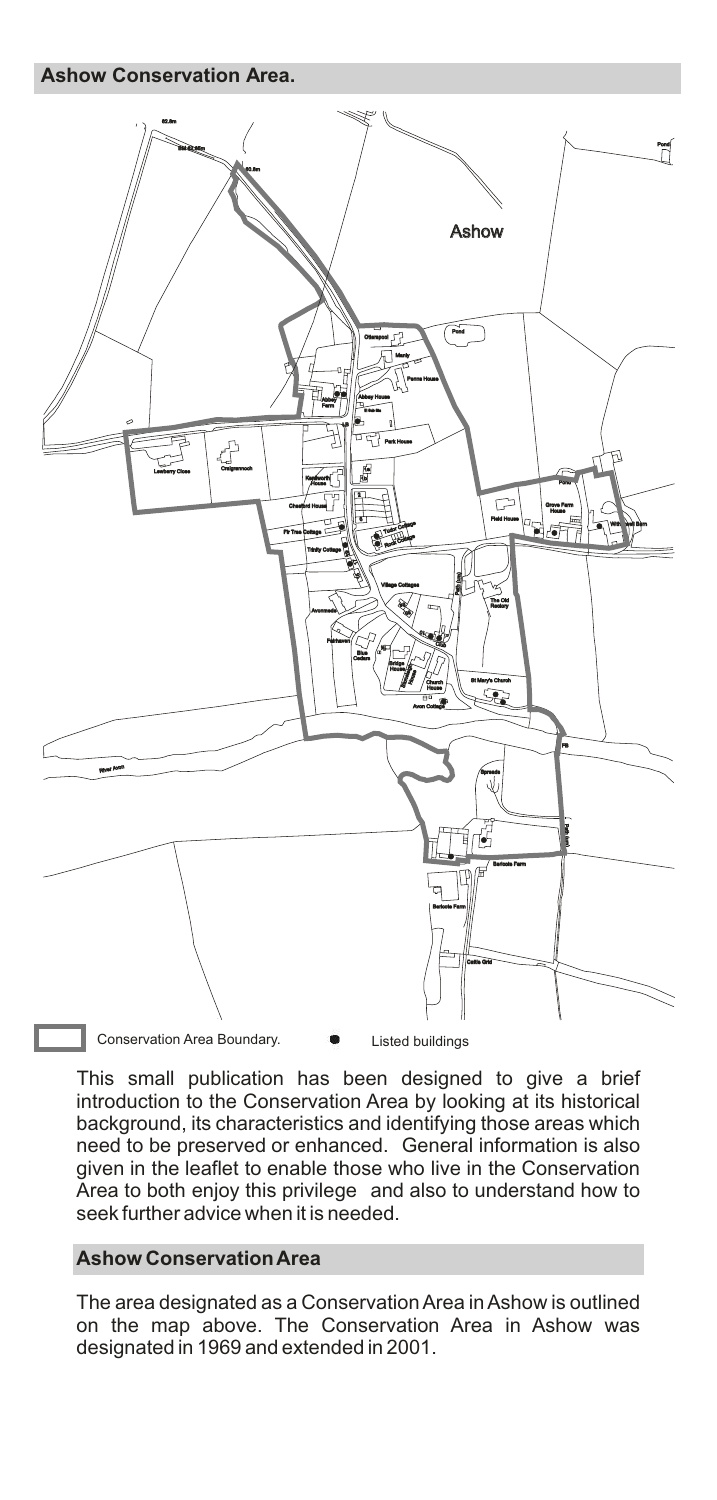## **Listed Buildings**

The following properties are statutorily protected as Listed Buildings within the Ashow Conservation Area. Because these buildings are of high architectural and historic interest, they are among the top 2% of buildings in England statutorily protected. Any works to a Listed Building which affect its character or appearance will require Listed Building Consent. Certain repair works may be eligible for grant aid. concerning Listed Buildings may be obtained from the District Council's Conservation staff.

Listed Buildings :

Bericote Farmhouse, Barn 33yrds south west of Bericote Farmhouse (Witherwell Barn), Grovewood, Grove farmhouse, Church of the Assumption of Our Lady, Cross in churchyard 18yrds south of church.

**Main Street** - No1 Roseland, Tudor Cottage and Rock cottage, Ashow Village Club + adjoining cottage, Avon Cottage, Abbey farmhouse and Abbey House, no 23 Fir Tree Cottage, Trinity Cottage, Grove Cottage

#### **Areas included within the Conservation Area**

Main Street and the associated approach roads are included within the Conservation Area. If you are unclear whether or not your house is included in the Conservation Area please contact the Conservation staff at Warwick District Council.

#### **Scheduled Monuments, Historic Parks and Sites of Special Scientific Interest**

There are no Scheduled Ancient Monuments, Historic Parks or Sites of Special Scientific Interest with the Ashow Conservation Area. However, the nearest areas designated as such to Ashow is Stoneleigh Park which is included in the English Heritage Register of Historic Parks and Gardens as Grade II. In certain instances, works within the Conservation Area adjacent to the boundary of one such area of Special Interest may need to be considered in the context of the location of the specially designated area.

#### **Historical Background**

The small picturesque village of Ashow, settled on the banks of the River Avon, still retains its simplicity and natural beauty. The main street consists of red brick and tile cottages, a few modern buildings and a medieval church, which dates from the early twelfth century and has dominated the lower half of the village as the centre of the community for nearly nine hundred years.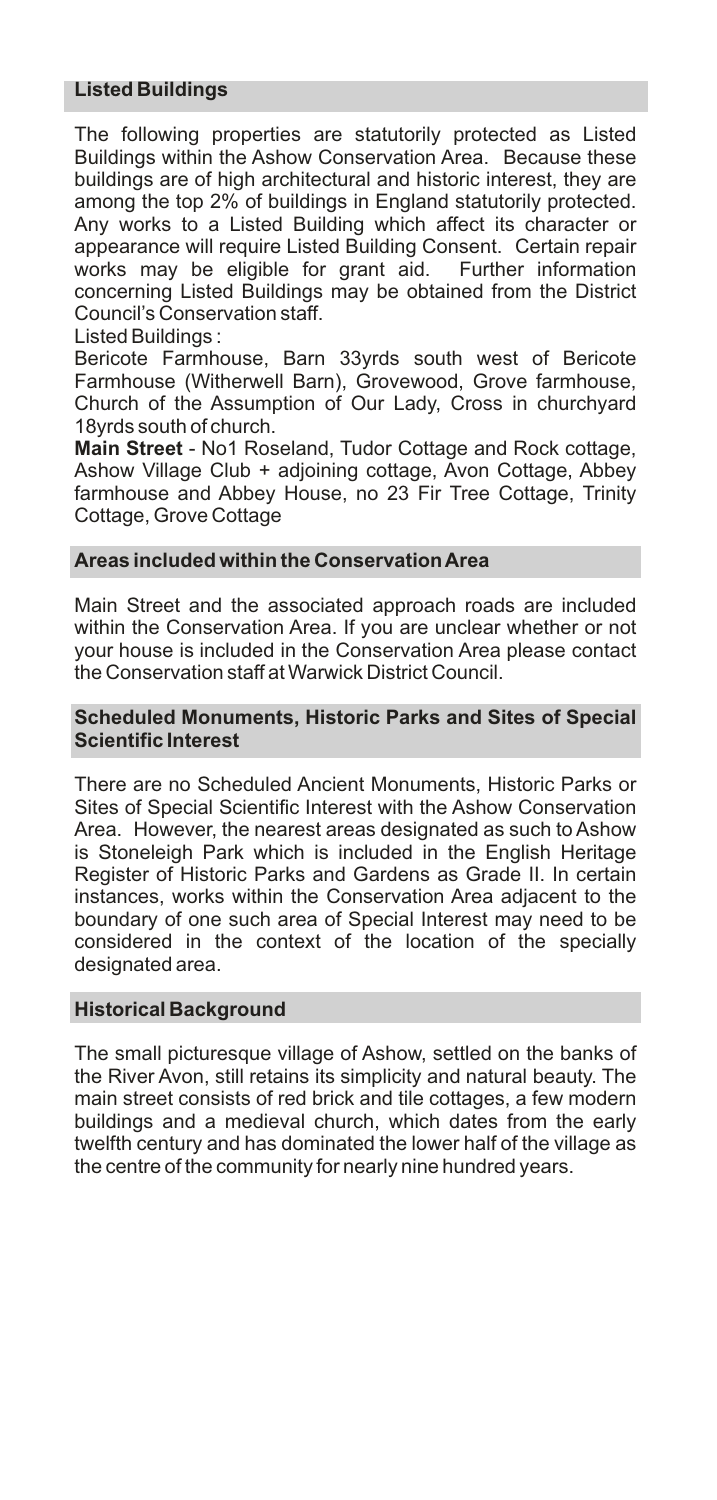The beginnings of this settlement was thought to have commenced during the Roman period. However, it is also now believed that Ashow was settled possibly even before this, during the Neolithic period, as was the confirmed Neolithic site of Wasperton.

Traditionally an estate village, the changes of economic/social factors that reshape small villages happened later in Ashow. The change from "open farming" to "enclosure" farming did not happen until around 1647.

The change of land ownership after the dissolution of monasteries and therefore the closure of the Cistercian Abbey of Stoneleigh in 1531, causing the majority of the land to fall first to Charles Brandon, Duke of Suffolk, and then later in 1561 to Sir Thomas Leigh, trader in the Levant and Lord Mayor of London and also Merchant Sir Roland Hill. The majority of these estates are now in the possession of Stoneleigh Abbey Ltd.

#### **Character of Conservation Area**

The character of Ashow Conservation Area is determined very much by the main street which runs north to south through the village, towards the church. There is a leafy entrance into the village past Abbey Farmhouse to the junction with Main Street . Between this junction and the junction of Grove Farm House are the majority of traditional village properties.

Whilst historically all properties once formed part of the Stoneleigh Abbey Estate, all are now privately owned and have been restored. The majority of the properties are brick built, some with timber framing which is both original and, 19th century imitation. The maintenance of the historic character and detailing of these properties is essential to the maintenance of the quality of the Conservation Area. Where ever possible, unsympathetic alterations carried out in the past should be reverted when properties are restored.

There are a number of mid to late 20th century detached properties at both the eastern and western end of the village. In the majority of cases, these properties have now matured into the character of the village, however, their scale is often significantly larger than the traditional cottages. It is important that alterations to these buildings should reflect the original materials used and the use of UPVC and other alien materials must be avoided. Open frontages without boundary treatments are alien to the character of the village and where possible the introduction of traditional hedges should be encouraged as this is a significant feature of the central part of Main Street.

There are a number of open spaces within the Conservation Area boundary, the character of which is important to obtain. Theses are the field to the rear of Tudor and Rock Cottages and Main Street, the field between Main Street and Grove farm Lane and the church including the river across to Bericote Farm. It is important that the quality of these areas is maintained.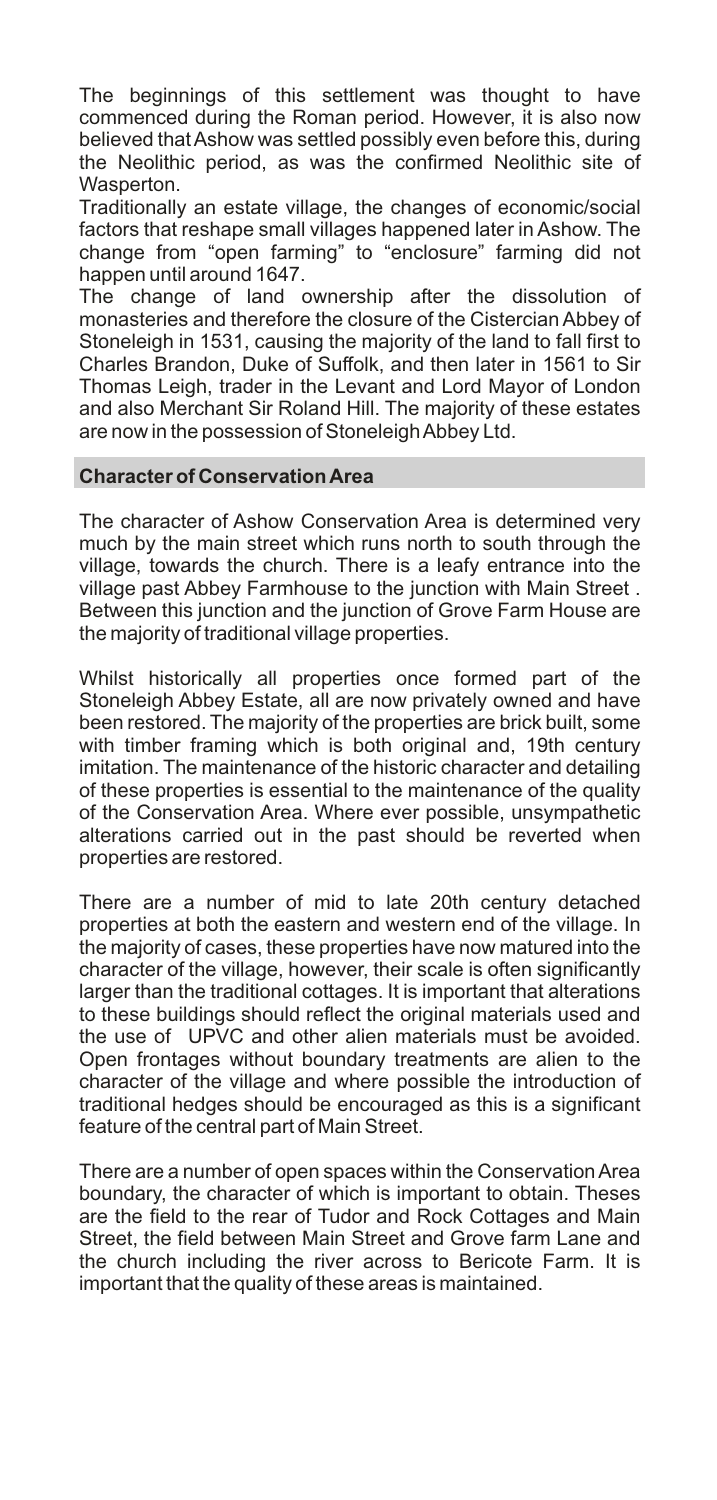## **Important Views**

There are important views within the Conservation Area, in both directions along Main Street and along Grove Farm Lane and the footpath alongside the Old Rectory which has a very rural character. There are views out of the Conservation Area in a northerly direction along Main Street to the tree belt leading out of the village and important views across open countryside from the Churchyard and from Grove Farm.

## **What does Conservation Area Designation Mean?**

The formal definition of a Conservation Area within the Planning (Listed Buildings and Conservation Areas) Act 1990 is "an area of special architectural historic interest, character or appearance of which it is desired to preserve or enhance". The designation of a Conservation Area has several formal consequences which includes:-

- The demolition of all complete buildings and certain parts of buildings within Conservation Areas is controlled, requiring Conservation Area consent from the District Council. .
- It is an offence to cut down, uproot, lop, top or wilfully damage or destroy any tree in a Conservation Area, except with the consent of the District Council.
- The amount of permitted development "that which can be built without planning permission" is more limited in a Conservation Area and additional limitations apply to the display of advertisements.

If you are considering carrying out any form of development in a Conservation Area, for example, the erection of a fence, or the alteration of your house, it is advisable to contact the Development Control Section of the Planning Department at Warwick District Council before you start work.



Planning Services PO Box 2178 Planning Services<br>PO Box 2178<br>Riverside House, Milverton Hill Royal Leamington Spa. CV32 5QH Switchboard: 01926 450000 Fax: 01926 456542 Royal Leamington Spa. CV32<br>Switchboard: 01926 450000<br>Fax: 01926 456542